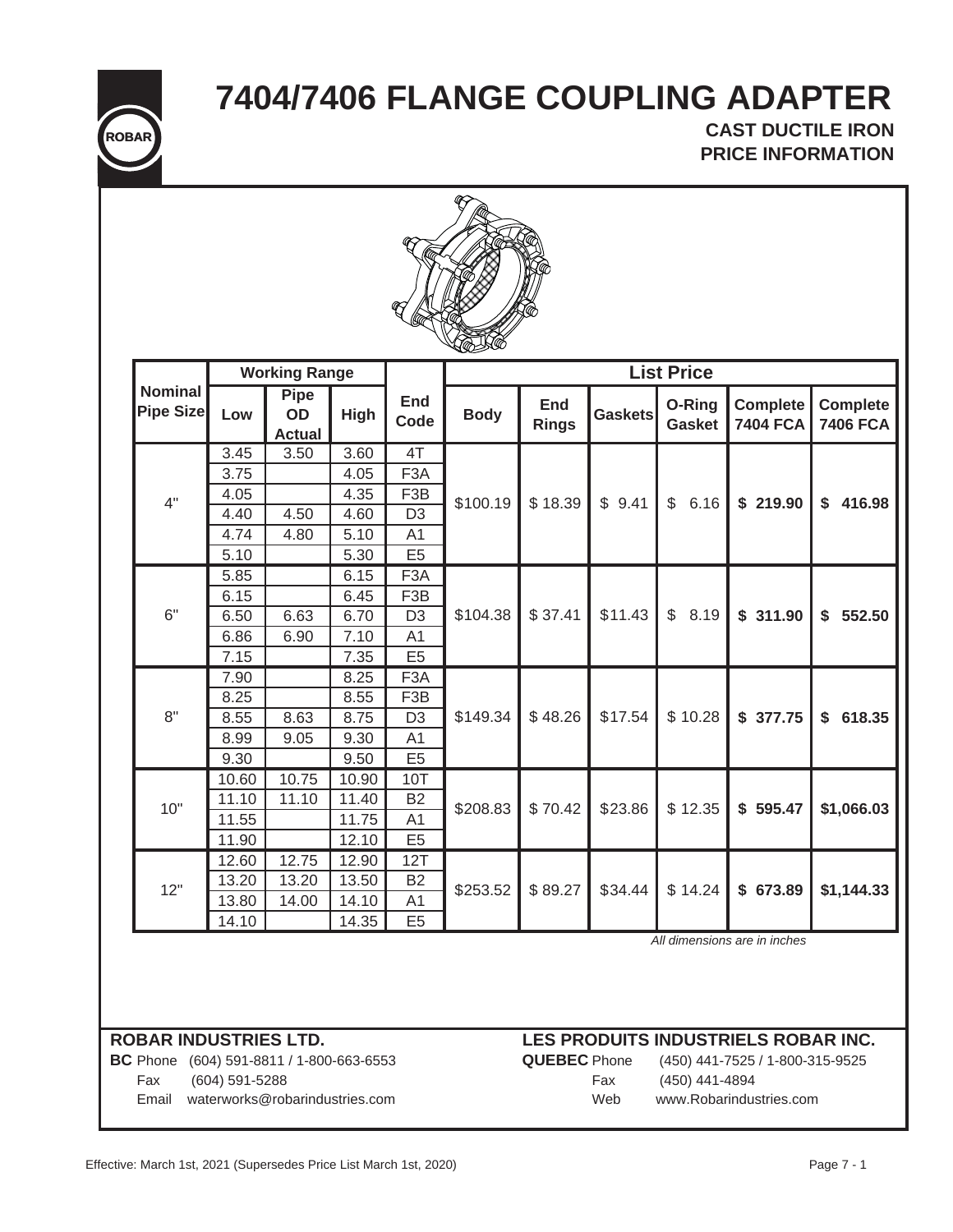**7504/7506 FLANGE COUPLING ADAPTER**



# **CAST DUCTILE IRON PRICE INFORMATION**



|                             | <b>Working Range</b> |                                           |             |                    | <b>List Price</b> |                     |                |                         |                                    |                                    |  |
|-----------------------------|----------------------|-------------------------------------------|-------------|--------------------|-------------------|---------------------|----------------|-------------------------|------------------------------------|------------------------------------|--|
| <b>Nominal</b><br>Pipe Size | Low                  | <b>Pipe</b><br><b>OD</b><br><b>Actual</b> | <b>High</b> | <b>End</b><br>Code | <b>Body</b>       | End<br><b>Rings</b> | <b>Gaskets</b> | O-Ring<br><b>Gasket</b> | <b>Complete</b><br><b>7504 FCA</b> | <b>Complete</b><br><b>7506 FCA</b> |  |
|                             | 3.45                 | 3.50                                      | 3.60        | 4T                 | \$118.91          | \$28.39             | \$9.41         | \$6.16                  | \$267.67                           | \$<br>427.22                       |  |
|                             | 3.75                 |                                           | 4.05        | F <sub>3</sub> A   |                   |                     |                |                         |                                    |                                    |  |
| 4"                          | 4.05                 |                                           | 4.35        | F <sub>3</sub> B   |                   |                     |                |                         |                                    |                                    |  |
|                             | 4.40                 | 4.50                                      | 4.60        | D <sub>3</sub>     |                   |                     |                |                         |                                    |                                    |  |
|                             | 4.74                 | 4.80                                      | 5.10        | A <sub>1</sub>     |                   |                     |                |                         |                                    |                                    |  |
|                             | 5.10                 |                                           | 5.30        | E <sub>5</sub>     |                   |                     |                |                         |                                    |                                    |  |
|                             | 5.85                 |                                           | 6.15        | F <sub>3</sub> A   |                   | \$50.79             | \$11.43        | \$8.19                  | \$367.63                           | \$593.87                           |  |
|                             | 6.15                 |                                           | 6.45        | F <sub>3</sub> B   | \$131.23          |                     |                |                         |                                    |                                    |  |
| 6"                          | 6.50                 | 6.63                                      | 6.70        | D <sub>3</sub>     |                   |                     |                |                         |                                    |                                    |  |
|                             | 6.86                 | 6.90                                      | 7.10        | A1                 |                   |                     |                |                         |                                    |                                    |  |
|                             | 7.15                 |                                           | 7.35        | E <sub>5</sub>     |                   |                     |                |                         |                                    |                                    |  |
|                             | 7.90                 |                                           | 8.25        | F <sub>3</sub> A   |                   | \$68.60             |                | \$10.28                 |                                    | \$<br>678.16                       |  |
|                             | 8.25                 |                                           | 8.55        | F <sub>3</sub> B   |                   |                     | \$17.54        |                         |                                    |                                    |  |
| 8"                          | 8.55                 | 8.63                                      | 8.75        | D <sub>3</sub>     | \$187.15          |                     |                |                         | \$430.79                           |                                    |  |
|                             | 8.99                 | 9.05                                      | 9.30        | A <sub>1</sub>     |                   |                     |                |                         |                                    |                                    |  |
|                             | 9.30                 |                                           | 9.50        | E <sub>5</sub>     |                   |                     |                |                         |                                    |                                    |  |
|                             | 10.60                | 10.75                                     | 10.90       | 10T                | \$268.35          | \$97.24             | \$23.86        | \$12.35                 | \$654.76                           | \$1,148.66                         |  |
| 10"                         | 11.10                | 11.10                                     | 11.40       | <b>B2</b>          |                   |                     |                |                         |                                    |                                    |  |
|                             | 11.55                |                                           | 11.75       | A <sub>1</sub>     |                   |                     |                |                         |                                    |                                    |  |
|                             | 11.90                |                                           | 12.10       | E <sub>5</sub>     |                   |                     |                |                         |                                    |                                    |  |
|                             | 12.60                | 12.75                                     | 12.90       | 12T                | \$335.87          | \$131.50            | \$34.44        | \$14.24                 | \$748.61                           | \$1,266.63                         |  |
| 12"                         | 13.20                | 13.20                                     | 13.50       | <b>B2</b>          |                   |                     |                |                         |                                    |                                    |  |
|                             | 13.80                | 14.00                                     | 14.10       | A <sub>1</sub>     |                   |                     |                |                         |                                    |                                    |  |
|                             | 14.10                |                                           | 14.35       | E <sub>5</sub>     |                   |                     |                |                         |                                    |                                    |  |

*All dimensions are in inches*

## **ROBAR INDUSTRIES LTD.**

Phone (604) 591-8811 / 1-800-663-6553 **QUEBEC** Phone (450) 441-7525 / 1-800-315-9525 **BC** Fax (604) 591-5288 Fax (450) 441-4894

**LES PRODUITS INDUSTRIELS ROBAR INC.**

Email waterworks@robarindustries.com Web www.Robarindustries.com